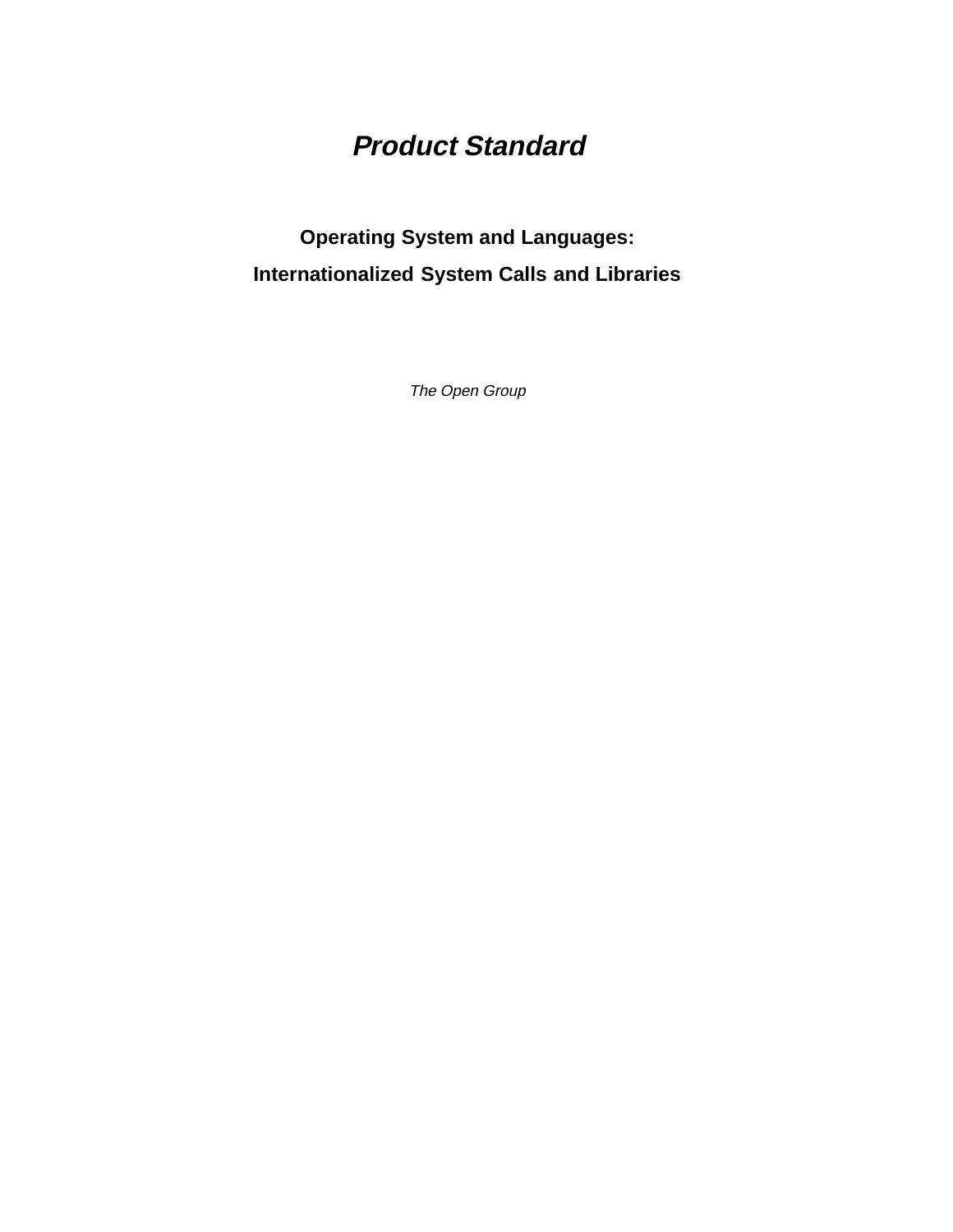Copyright  $\odot$  January 1998, The Open Group

All rights reserved.

No part of this publication may be reproduced, stored in a retrieval system, or transmitted, in any form or by any means, electronic, mechanical, photocopying, recording or otherwise, without the prior permission of the copyright owners.

Motif,  $^{\circledR}$  OSF/1,  $^{\circledR}$  UNIX,  $^{\circledR}$  and the "X Device" $^{\circledR}$  are registered trademarks and IT DialTone<sup>TM</sup> and The Open Group<sup>TM</sup> are trademarks of The Open Group in the U.S. and other countries.

Product Standard

Operating System and Languages: Internationalized System Calls and Libraries Document Number: X98SC

Published in the U.K. by The Open Group, January 1998.

Any comments relating to the material contained in this document may be submitted to:

The Open Group Apex Plaza Forbury Road Reading Berkshire RG1 1AX U.K.

Or by email to:

OGSpecs@opengroup.org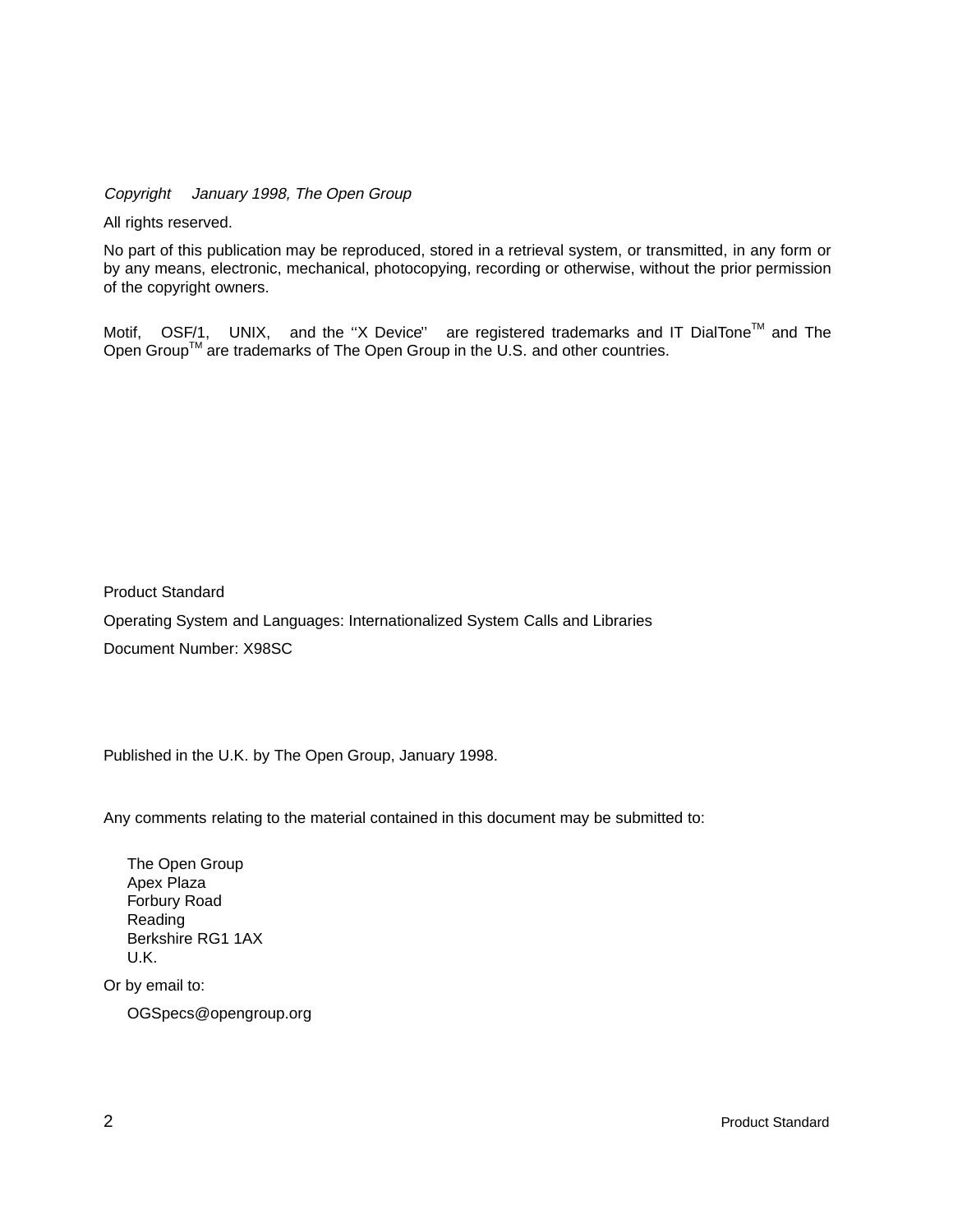# **Product Standard \_\_\_\_\_\_\_\_\_\_\_\_\_\_\_\_\_\_\_\_\_\_\_\_\_\_\_\_\_\_\_\_\_\_\_\_\_\_\_\_\_\_\_\_\_\_\_\_\_\_\_\_**

#### **NAME**

Internationalized System Calls and Libraries

## **LABEL FOR LOGO**

No label.

#### **DESCRIPTION**

This Product Standard defines operating system kernel and header files. It includes conformance to ISO/IEC 9945-1: 1990 (POSIX-1)<sup>1</sup> and NIST FIPS 151-2.<sup>2</sup> This is the original Internationalized System Calls and Libraries Product Standard, which was an update of the XPG3 System Calls and Libraries Product Standard to align with ISO/IEC 9945-1: 1990 (POSIX-1). It includes as mandatory the Inter-process Communication element that was optional in XPG3, and introduces widechar internationalization. The selection of options from ISO/IEC 9945-1: 1990 (POSIX-1) matches the NIST FIPS 151-2.

**\_\_\_\_\_\_\_\_\_\_\_\_\_\_\_\_\_\_\_\_\_\_\_\_\_\_\_\_\_\_\_\_\_\_\_\_\_\_\_\_\_\_\_\_\_\_\_\_\_\_\_\_**

#### **CONFORMANCE REQUIREMENTS**

#### **Human-Computer Interface**

System Interface Definitions, Issue 4, Version  $2<sup>3</sup>$  Glyphs contained in Table 4-1, Portable Character Set.

**Note:** As far as this Product Standard is concerned the above specification is technically identical to System Interface Definitions, Issue  $4<sup>4</sup>$ , which it supersedes.

#### **Portability Interface**

 $\mathcal{L}$  and  $\mathcal{L}$  are the set of the set of the set of the set of the set of the set of the set of the set of the set of the set of the set of the set of the set of the set of the set of the set of the set of the set

System Interfaces and Headers, Issue 4, Version  $2<sub>1</sub>5$  with optional implementation of all Feature Groups.

Note that the specification calls for mandatory support for certain of its Feature Groups (for example, POSIX-2 C-language binding) when it is associated with a commands and utilities

<sup>1.</sup> ISO/IEC 9945-1: 1990, Information Technology — Portable Operating System Interface (POSIX) — Part 1: System Application Program Interface (API) [C Language] (identical to IEEE Std 1003.1-1990).

<sup>2.</sup> Proposed Federal Information Procurement Standards (FIPS) 151-2.

<sup>3.</sup> CAE Specification, August 1994, System Interface Definitions, Issue 4, Version 2 (ISBN: 1-85912-036-9, C434).

<sup>4.</sup> CAE Specification, July 1992, System Interface Definitions, Issue 4 (ISBN: 1-872630-46-4, C204).

<sup>5.</sup> CAE Specification, August 1994, System Interfaces and Headers, Issue 4, Version 2 (ISBN: 1-85912-037-7, C435).